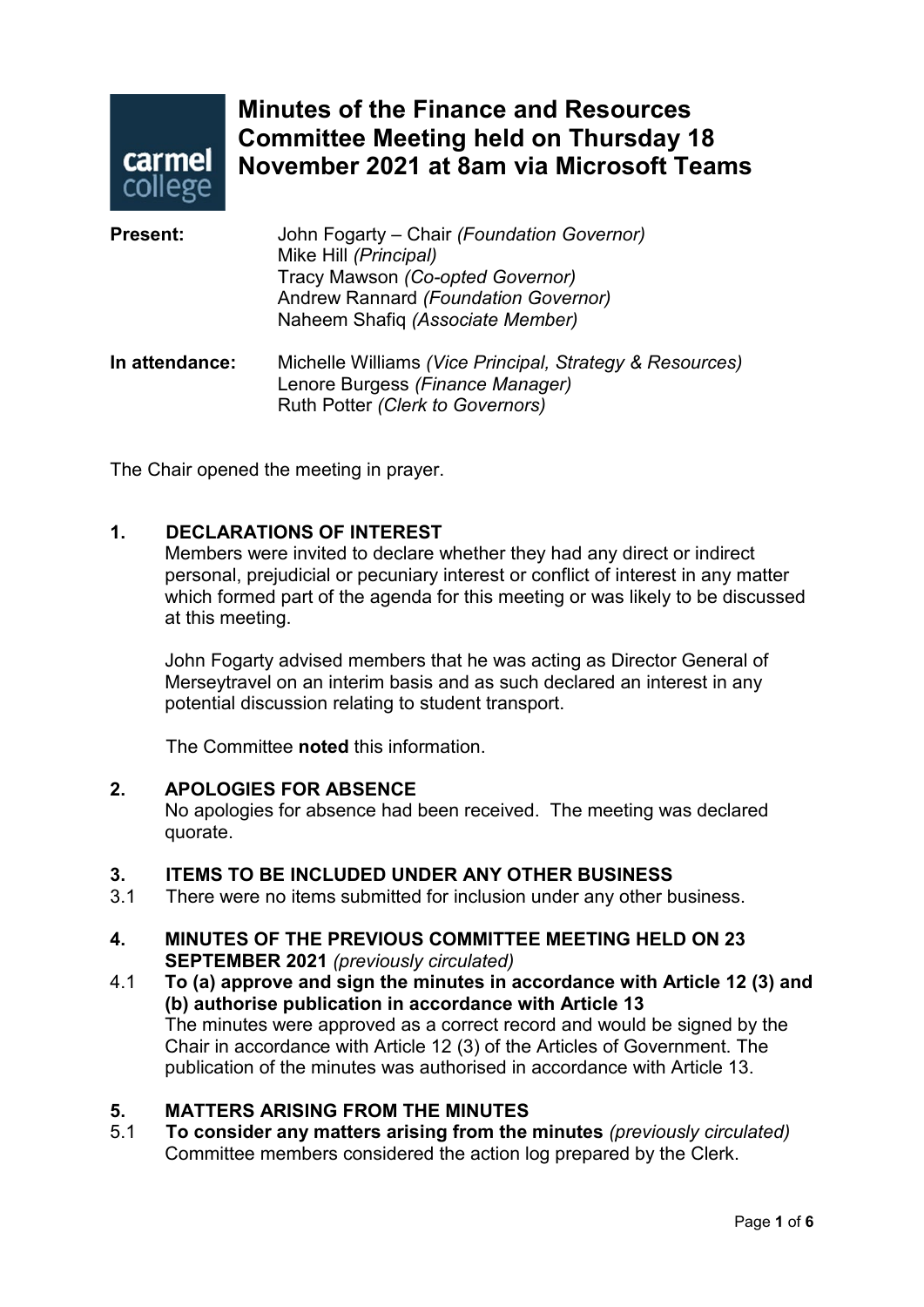Minute 6.5 – Good Practice Guide for Management Accounts The Vice Principal reported that governor feedback on re-designed management accounts would be sought at the end of the Autumn Term.

### **6. FINANCIAL MANAGEMENT**

# 6.1 **Finance Update – Financial Statements for the Year Ended 31 July 2021** *(previously circulated)*

The Vice Principal (Strategy and Resources) referred to this report and advised that the College's external auditors, Murray Smith LLP, would be presenting the Financial Statements to the Audit Committee at its meeting on 23 November 2021. The Vice Principal drew the Committee's attention to the following key points:

- The deficit for the year was £(64k); the total comprehensive income for the year was positive at £454k.
- Net reserves totalled £1,420k
- Reconciliation of the Management Accounts to the Financial Statements resulted in no reported differences.
- College did not meet the planned operating surplus target by £168k due to £(442)k charge arising from the actuarial pension adjustment.
- Ratio used to measure financial health of the College disregarded pension actuarial valuations, hence the health grade should be unaffected.
- Increase in income of 3.04%
- Increase in staffing costs of 4.55%
- Decrease in other operating expenses of 3.04%
- Strong cash balance and strong liquidity position
- Cash flow from operating activity of £1,238k
- Bank loan covenants had been met once the pension adjustment disregarded.
- External auditor's Audit Completion Report included for information, this would be considered by the Audit Committee at its meeting on 23 November 2021.
- Submission of Financial Statements to ESFA required by 31 December 2021.

The Chair thanked the Vice Principal for a comprehensive report and noted that it reflected the information that had been provided to the Committee throughout the year. The external auditors had validated the information and made no adjustments.

The Committee extended its appreciation to the Finance Manager, Finance Team and Vice Principal for the substantial amount of work that had gone into the preparation of the financial statements.

The Committee:

- **noted** the contents of the report and that the Financial Statements reconciled to the management accounts
- **noted** that the Financial Statements were to be presented to the Audit Committee at its meeting on 23 November 2021 for scrutiny in accordance with Committee Terms of Reference.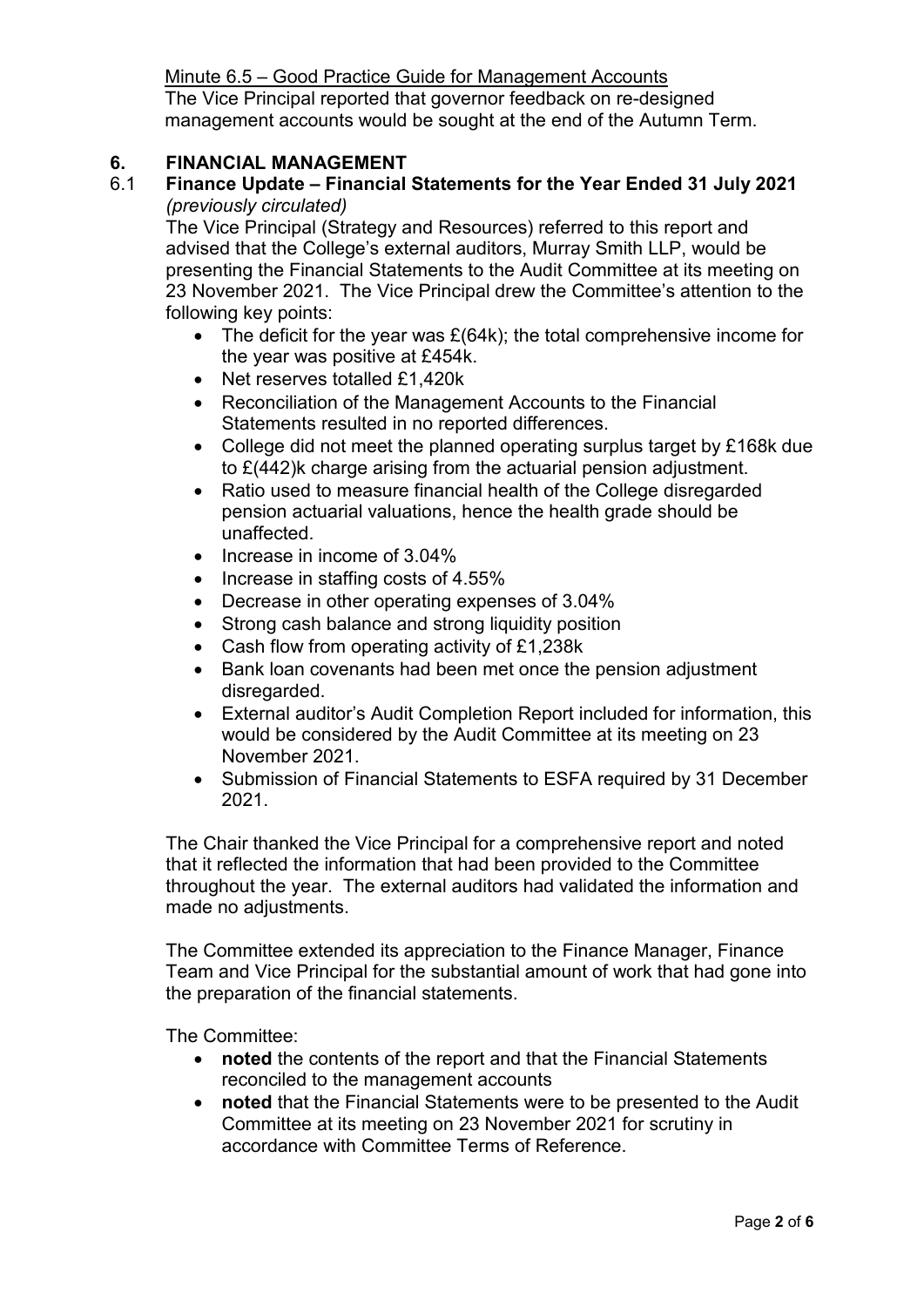# 6.2 **Management Accounts – October 2021** *(previously circulated)*

The Vice Principal (Strategy and Resources) provided a summary of the College's financial performance up to the end of October 2021, which reflected the first three months of the financial year. The report included: income and expenditure account, balance sheet, cash flow and monitoring information.

The following points were highlighted:

- Operating surplus favourable variance of £100k
- Net assets of £2,100k
- T Level capital grant income auditors had advised that this should be treated as a deferred capital grant split over 40 years, matched to the depreciation over the investment
- Increase in 16-19 tuition funding income of £69k comprehensive plan in place to support disadvantaged students who had been impacted by the pandemic and to quality assure the impact of this funding
- Increase in Covid funding of £15k
- High cash balance of £3.5m
- Student numbers Individualised Learner Record (ILR) due to be processed on 1 December 2021 following which final numbers would be confirmed.
- Payroll budget had originally budgeted for 2% teachers' pay award but a lower award of 1% had been agreed.

Governors' comments and questions were invited.

**Q** – Is spending returning to pre-pandemic levels and patterns? **A** – Yes, early signs suggest things are returning to normal, especially in connection with capital expenditure. Monitoring heating and lighting costs in order to understand whether budget can cover any potential increase.

**Q** – What are the budgeting expectations around next year's pay award? **A** – There is a continued feeling of austerity given the public sector and school teacher pay freeze. Likely to budget for 2% as last year, but award could be lower. Wider budgeting issues surrounding increase in inflation and impact on cost of energy, food, cleaning products etc.

A discussion ensued on the sensitivity analysis around the budget and the fact that previously the College had been accustomed to low inflation whereas next year rates could be significantly higher. A potential rise in interest rates could also impact investments and borrowing. These factors would be considered as part of the next sensitivity analysis.

**Q** – High level of cash in hand: how do we factor this into the strategic planning process to ensure that the cash is working in furtherance of the College's objectives?

**A** – The Vice Principal confirmed that cash flow reduces during the middle of the year. In addition, there are capital plans in place which if successful would require a cash investment by the College. The Clerk confirmed that Charity Commission guidance stated that all charities should have a Reserves Policy in place that explains and justifies the level of reserves so as to provide accountability to funders, beneficiaries and other stakeholders. This was not a legal requirement, but was strongly recommended as good practice and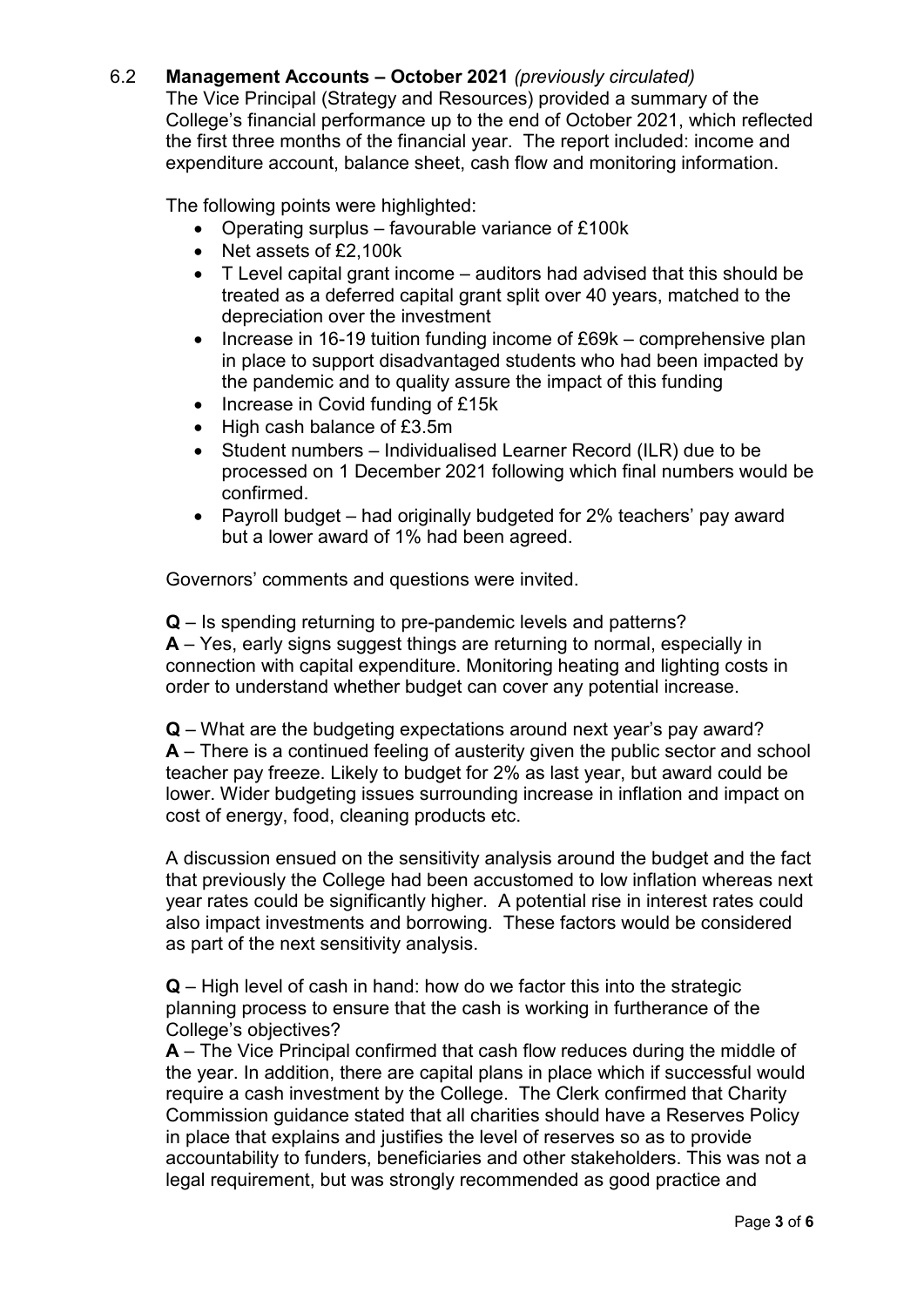therefore had already been discussed within College with a view to developing a Reserves Policy for consideration at a Committee meeting later in the academic year.

The Committee **approved** the management accounts as at the end of October 2021.

#### **ACTION – Reserves Policy on Committee agenda in Spring / Summer Term meeting.**

- 6.3 **Correspondence from the Education and Skills Funding Agency (ESFA) – College Financial Forecasting Return 2021 to 2023** *(previously circulated)* The Vice Principal (Strategy and Resources) advised the Committee that the College had received a response from the ESFA to the July submission of the College's Financial Forecasting Return for 2020-21 to 2022-23. The ESFA had confirmed the College's financial health assessment grade as follows:
	- Good for 2020-21 (the latest outturn forecast year)
	- Good for 2021-22 (the current budget year).

A Financial Dashboard had also been provided that identified College performance against target and sector benchmarks. It was noted that staff costs as a percentage of income were higher than both these benchmarks as was total borrowing as a percentage of income.

The Vice Principal highlighted the recent invitation from the ESFA for governors to participate in the development of the financial dashboard.

Governors' comments and questions were invited.

**Q** – Staff costs as percentage of income, is this related to rates of pay for teachers?

**A** – Have previously investigated the factors affecting staff costs, these included: direct employment of cleaning staff; smaller class sizes; high number of long serving staff members who are higher up the pay scale.

The Committee **noted** the contents of the letter and dashboard.

*Lenore Burgess joined the meeting at this point.*

#### **7. ESTATES MANAGEMENT**

#### 7.1 **Property Strategy Review** *(previously circulated)*

The Vice Principal (Strategy and Resources) presented the College's Property Strategy for 2021 to 2026. The report set out the current condition of the College estate and was designed to underpin the overarching Strategic Plan and educational objectives for the coming period. A number of options for the future development of the estate were evaluated within the report. The Vice Principal explained that the preferred option (Option 3) would, over the next five years, allow the College to:

- continue to invest in planned maintenance works to ensure a highquality physical environment for students
- complete the development of the Stoker Building to facilitate the delivery of the College's T Level programme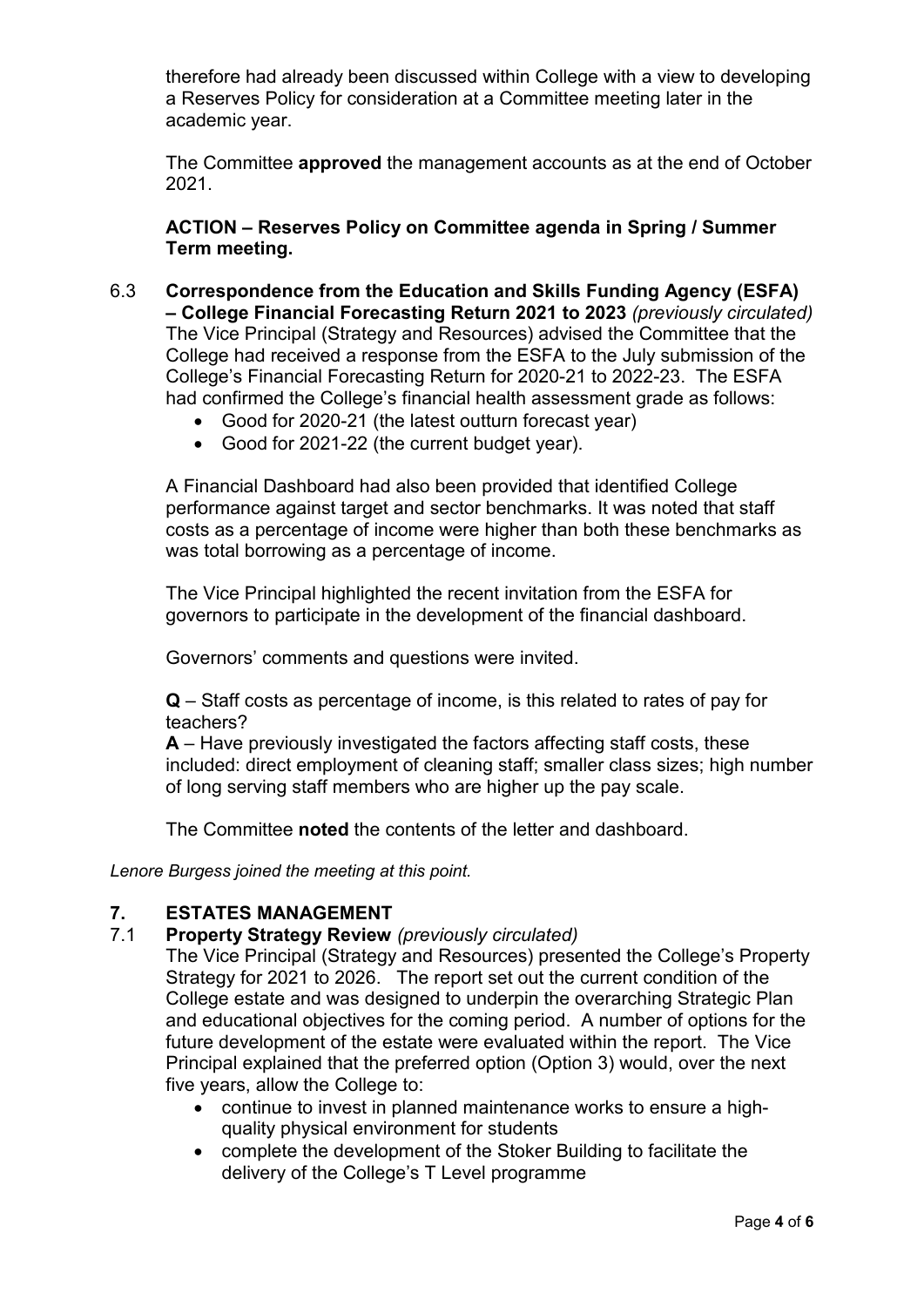• submit a Condition Improvement Fund (CIF) bid to refurbish the library and refectory roof.

The Vice Principal confirmed that should further opportunities or needs arise over the next five years, there would remain flexibility to review the strategy again as required.

Governors' comments and questions on the Property Strategy were invited.

**Q** – There are additional elements that could be considered: demand from students and demands/opportunities within local community and economy. Strategy is fit for purpose now, but longer term needs greater connection to this wider context.

**A** – Future strategy generally is dependent on the FE Skills Bill and hence waiting for this to be finalised in order to assess all the implications. Agree that the document does need some amendment to reflect this situation.

It was **agreed** to amend the Property Strategy as discussed and to review the document again in 12 months' time in order to ensure that additional opportunities could be factored in once the FE Skills Bill had been finalised.

## **ACTION – Review Property Strategy in Summer/Autumn 2022**

#### 7.2 **T Level Capital Development** *(previously circulated)*

The Vice Principal (Strategy and Resources) presented her update report on progress on the College's T Level capital project. The following key points were highlighted:

- Tender process to appoint contractors would require governor representation on the Tender Panel. At least three governors would be required to sit on the Panel in line with the College's Tendering Policy.
- External consultant would manage the tender process and prepare shortlist documentation for the Tender Panel to consider.
- Tender Panel dates had not been confirmed but were likely to be in December or January.

A discussion ensued around governor representation on the Tender Panel and the skills and experience of tender evaluation that were required.

The Committee **noted** the contents of the progress report and **agreed** for governor representation on the Tender Panel to be raised with the Full Governing Body.

#### **ACTION – FGB communication – governor representation on Tender Panel**

### 7.3 **Health and Safety Annual Report 2020-21**

The Vice Principal (Strategy and Resources) referred the Committee to the report which had previously been circulated. This summarised College activity relating to Health and Safety during the 2020-21 academic year. The Vice Principal highlighted the following aspects of the report:

• Overview of the various communication systems in place.